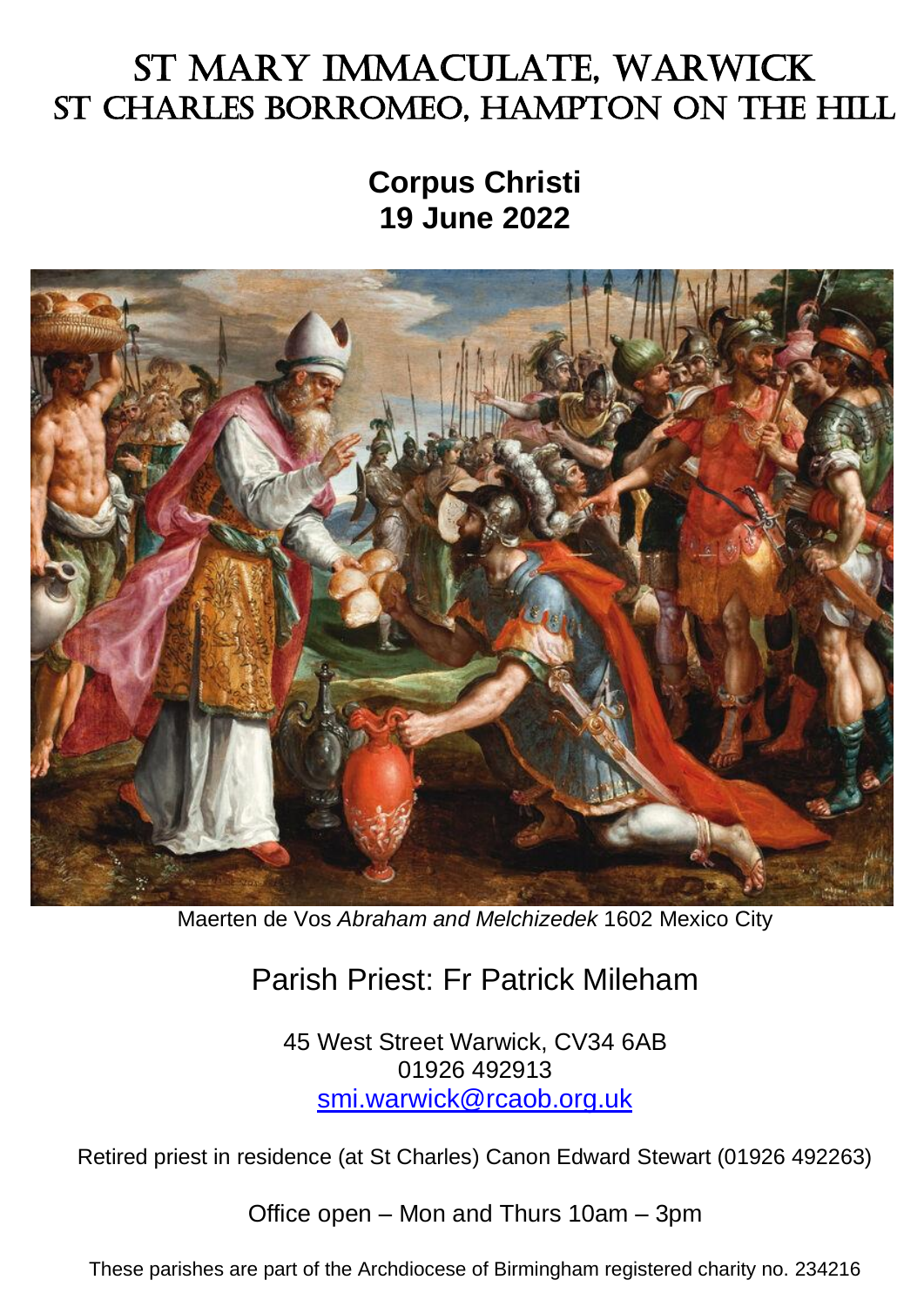

**MASS TIMES** 





|                    |                                                  | <b>St Mary Immaculate</b>                                                                                                    | <b>St Charles Borromeo</b>                                          |
|--------------------|--------------------------------------------------|------------------------------------------------------------------------------------------------------------------------------|---------------------------------------------------------------------|
| <b>Sun 19</b>      | <b>Corpus Christi</b>                            | 6pm (Sat) Mrs. Wigner<br><b>Lectio Divina after Mass</b><br>11am Bernadette Tomley ints.<br><b>First Holy Communion Mass</b> | 9am Gillespie ints.<br>Pro Populo                                   |
| <b>Mon 20</b>      | St Alban                                         | 9.30am John Horner<br>In Primary school                                                                                      | 10am Private int.                                                   |
| <b>Tue 21</b>      | <b>St Aloysius</b><br>Gonzaga                    | 9.30am Private int.                                                                                                          | 10am Private int.                                                   |
| <b>Wed 22</b>      | St John Fisher<br>and St Thomas<br>More          | 12.30pm Winifred Wigner<br><b>Requiem Mass</b>                                                                               | 12pm Private int.<br>Lectio Divina after Mass                       |
| Thur 23            | <b>St Etheldreda</b>                             |                                                                                                                              | 12pm Private int.                                                   |
| Fri 24             | The Most Sacred<br><b>Heart of Jesus</b>         | 9.30am Mgr. John Heslin<br>3.30pm Wedding Service<br>Tara Brennan & William Lake                                             | 10am Private int.                                                   |
| <b>Sat 25</b>      | The Birthday<br>of St John the<br><b>Baptist</b> | 6pm John Paul Oballo<br>Lectio Divina after Mass                                                                             | 10am Exposition<br>10.30am <i>Private int</i> .<br>11am Confessions |
| <b>Sun 26</b>      | 13 <sup>th</sup> Sunday<br>of the Year           | 11am Colin & Janice Docker<br><b>Confirmation Mass</b>                                                                       | 9am Pro Populo                                                      |
| <b>Confessions</b> |                                                  | Saturday $5 - 5.30$ pm                                                                                                       | Saturday 11am                                                       |

### **Saint of the Week**

The Eucharist is not an invention of the Church: it is a part of God's plan of salvation from the very beginning: it is prefigured in the Old Testament, seen today in the food offerings of

Melchizedek, priest king of Salem associated with Abraham, who brought bread and wine as the offerings. It is also revealed by the prophetic action of Jesus, in feeding the multitude, before he feeds the Church with the gift that is transmitted through the centuries. The Eucharist, the Body and Blood of Christ, is our communication with the Father, in the Spirit: it is the real presence in the Church's 'here and now' of the eternal God; it is Covenant, Memorial and Promise, Meal and Sacrifice, the heartbeat of the Family of **Believers** 

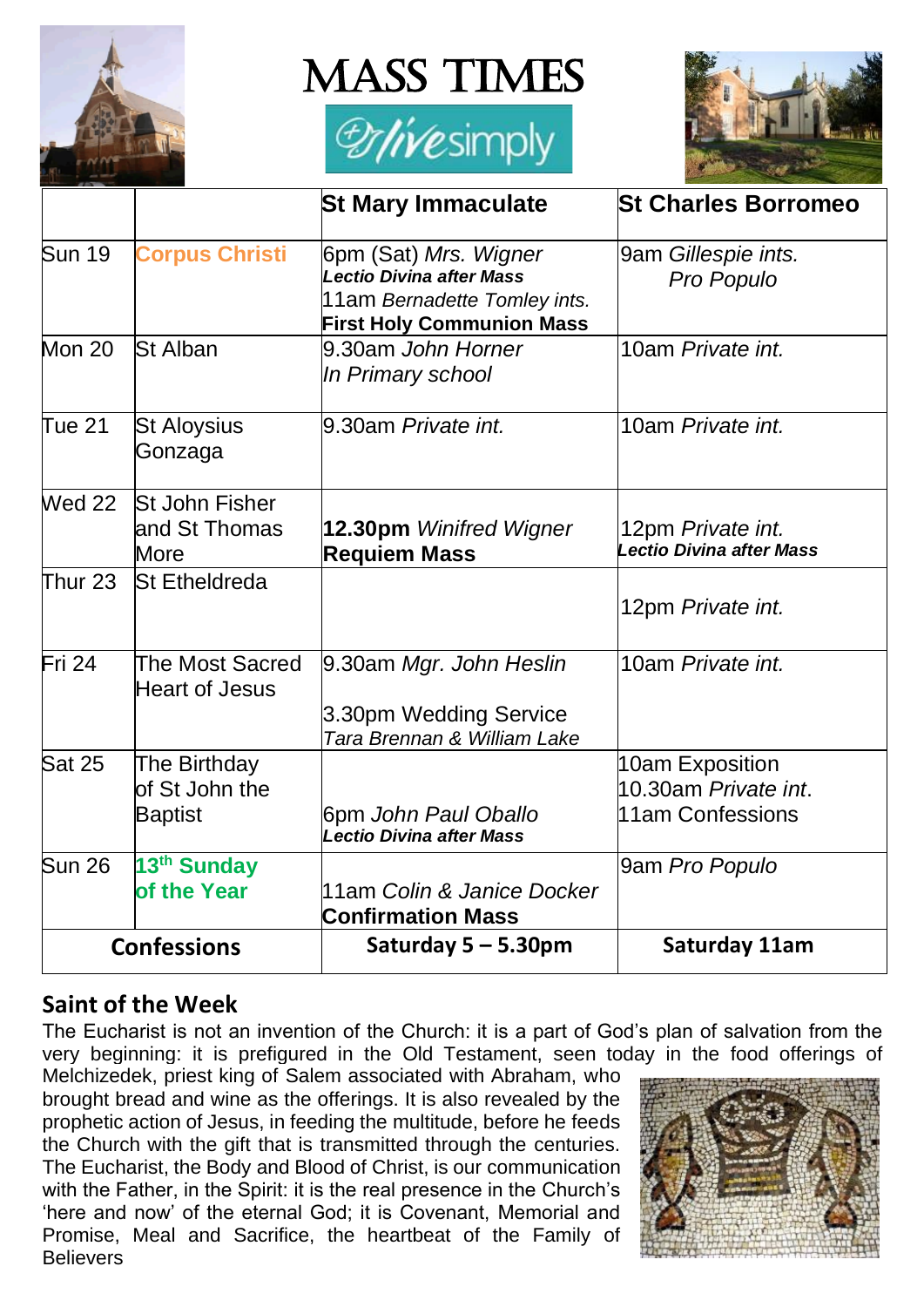### **GENERAL NOTICES**

**Recently Dead**: Win Wigner, Teresa Cullen, Fr Lawrence Crowe, John Connor, Evelyn Powell. May they rest in peace.

**Congratulations:** to the children making their First Holy Communion this weekend and please pray for those being confirmed next weekend. Thank you to Elena, Sylwia and Emma for all their commitment in preparing them and for Caroline for organising the music at both masses.

**Bishop William Kenny** will be celebrating the Confirmation Mass next Sunday at 11am

**Fr Henry Somah SMA** will be covering the weekends of 2-3 July & 9-10 July and will be making an appeal on behalf of the Missions

**Blessed Sacrament Procession:** After the 9am Mass at St Charles on 17 July there will be Adoration of the Blessed Sacrament until 1pm. A procession & Benediction will follow after which there will be refreshments. Please sign up for a slot for Adoration.

**Weekday Mass:** Numbers at weekday Mass at St Mary Immaculate are very low, if there's a time that people would prefer; morning, lunchtime, evening, please fill in the questionnaire and I will rearrange some of the times and days. Fr P

**Sundays & Holydays:** At Pentecost the obligation to attend Mass is being officially reintroduced in England & Wales. The usual exemptions which have always applied remain the same. Please see Bishops' Statement on website or take a copy from the back of church.

**Welcome Café** for Ukrainians, on Monday mornings in St Mary's parish hall, organised by Circle of Friends, see poster. Volunteers are needed to help run these events please. **Ukrainian refugees:** If anyone would like to contribute to a school uniform for a child starting at Trinity school, please speak to Fr P / parish office

**Book Club:** *The Master & Margarita* by Mikhail Bulgakov. Next meeting at 7pm on Thursday 14 July.

**Piano recital and Dances** from Ukraine, France, Ireland, Poland, Romania, Scotland and Spain at the Unitarian Chapel. Tickets £8 (under 18s free; refreshments incl) from the Quaker Community Café or 01926 747393.

**Minibus:** Thank you for all the donations towards getting the minibus up and running. We have received £1010 plus a grant from the Henry VIII Foundation of £1500.

#### **Primary School Summer Fair:**

*Sat 16 July 10am - 1pm* We are really looking forward to the return of our Summer Fair! We would love the parish to join us as we celebrate being back together, and to thank & say farewell to our wonderful Headteacher, Robert Gargan, who retires this summer! Donations of raffle prizes and bottles will be gratefully accepted too! If you have any donations, please pass to Chrissie Beaumont, Fr Patrick or leave in the Martyrs' room. Thank you!

**Classic Car Rally** Warwickshire and Coventry Historic Churches Trust (all cars welcome!) 10 July with the opportunity to visit fabulous historic churches in Warwickshire. Quiz and prizes! All details on [About Bard's Drive 2022: Classic and](https://warwickshirechurches.org.uk/about-bards-drive-fossway-family-frolics/)  [Vintage Car Rally | Warwickshire & Coventry](https://warwickshirechurches.org.uk/about-bards-drive-fossway-family-frolics/)  [\(warwickshirechurches.org.uk\)](https://warwickshirechurches.org.uk/about-bards-drive-fossway-family-frolics/)